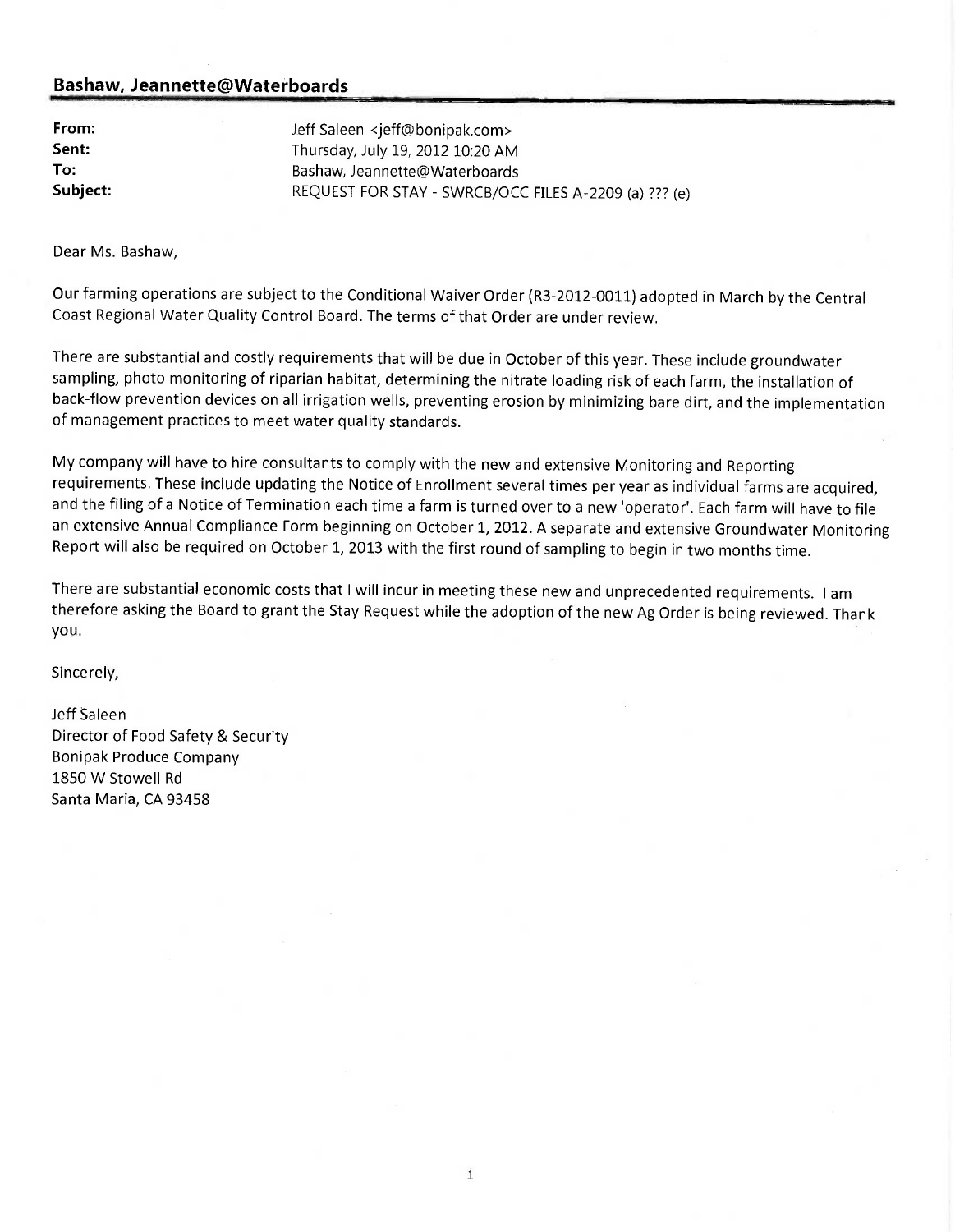| From:    |
|----------|
| Sent:    |
| To:      |
| Subject: |

Jeff Lundberg <jeff@babefarms.com> Thursday, July 19, 2012 2:03 PM Bashaw, Jeannette@Waterboards REQUEST FOR STAY - SWRCB/OCC FILES A-2209 (a) ??? (e)

Dear Ms. Bashaw,

Our farming operations are subject to the Conditional Waiver Order (R3-2012-0011) adopted in March by the Central Coast Regional Water Quality Control Board. The terms of that Order are under review.

There are substantial and costly requirements that will be due in October of this year. These include groundwater sampling, photo monitoring of riparian habitat, determining the nitrate loading risk of each farm, the installation of back-flow prevention devices on all irrigation wells, preventing erosion by minimizing bare dirt, and the implementation of management practices to meet water quality standards.

My company will have to hire consultants to comply with the new and extensive Monitoring and Reporting requirements. These include updating the Notice of Enrollment several times per year as individual farms are acquired, and the filing of a Notice of Termination each time a farm is turned over to a new 'operator'. Each farm will have to file an extensive Annual Compliance Form beginning on October 1, 2012. A separate and extensive Groundwater Monitoring Report will also be required on October 1, 2013 with the first round of sampling to begin in two months time.

There are substantial economic costs that I will incur in meeting these new and unprecedented requirements. I am therefore asking the Board to grant the Stay Request while the adoption of the new Ag Order is being reviewed. Thank you.

 $\mathbf 1$ 

Sincerely,

Jeff Lundberg PO Box 6539 Santa Maria, CA 93456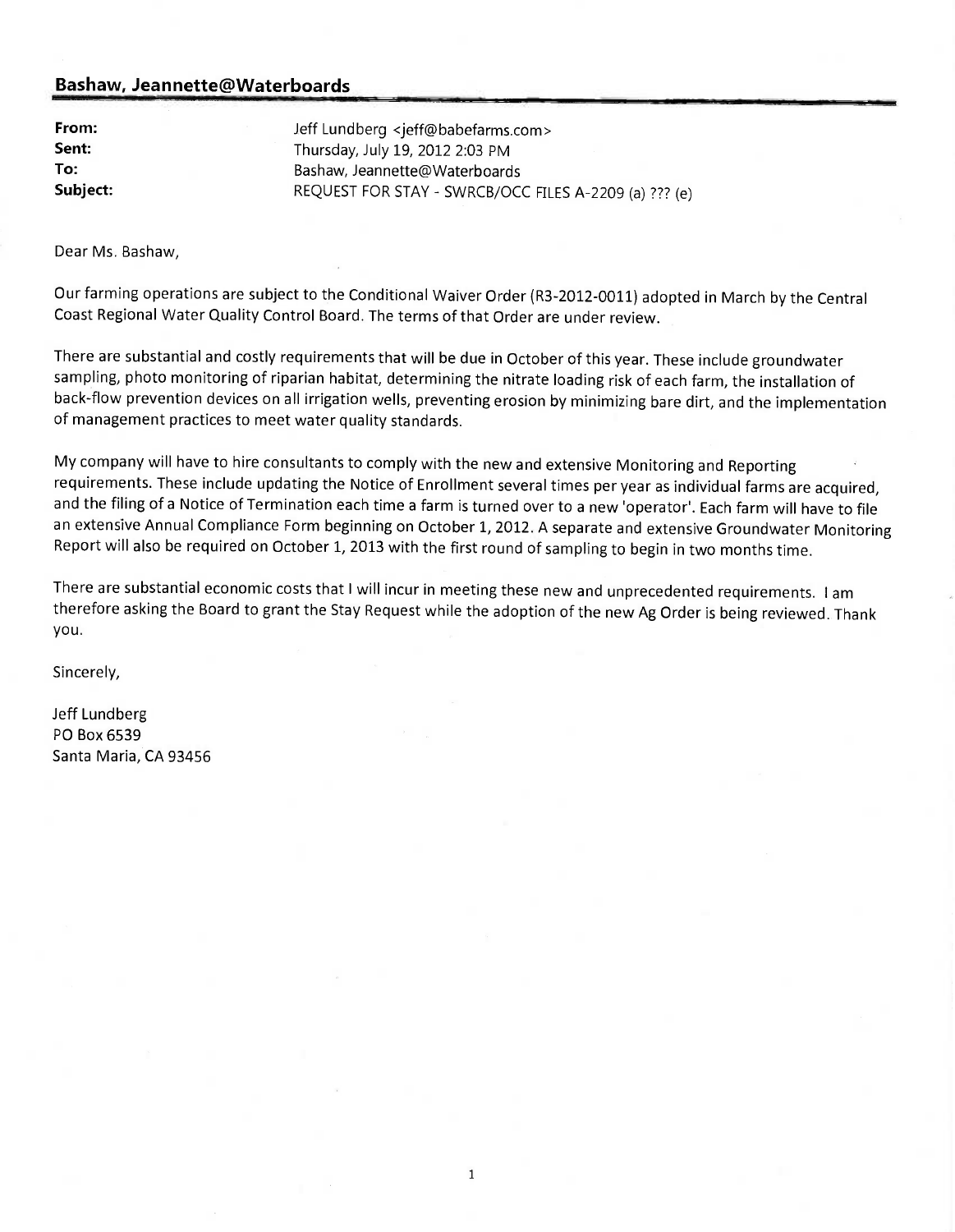From: Tom Goldberg <tom@skylineflowers.com> Sent: Monday, August 20, 2012 7:55 PM To: Bashaw, Jeannette@Waterboards Subject: REQUEST FOR STAY - SWRCB/OCC FILES A-2209 (a) ??? (e)

Dear Ms. Bashaw,

Our farming operations are subject to the Conditional Waiver Order (R3-2012-0011) adopted in March by the Central Coast Regional Water Quality Control Board. The terms of that Order are under review.

There are substantial and costly requirements that will be due in October of this year. These include groundwater sampling, photo monitoring of riparian habitat, determining the nitrate loading risk of each farm, the installation of back-flow prevention devices on all irrigation wells, preventing erosion by minimizing bare dirt, and the implementation of management practices to meet water quality standards.

My company will have to hire consultants to comply with the new and extensive Monitoring and Reporting requirements. These include updating the Notice of Enrollment several times per year as individual farms are acquired, and the filing of a Notice of Termination each time a farm is turned over to a new 'operator'. Each farm will have to file an extensive Annual Compliance Form beginning on October 1, 2012. A separate and extensive Groundwater Monitoring Report will also be required on October 1, 2013 with the first round of sampling to begin in two months time.

There are substantial economic costs that I will incur in meeting these new and unprecedented requirements. I am therefore asking the Board to grant the Stay Request while the adoption of the new Ag Order is being reviewed. Thank you.

Sincerely,

Tom Goldberg VP Skyline Flowers 4279 E Hueneme Rd Oxnard, CA 93033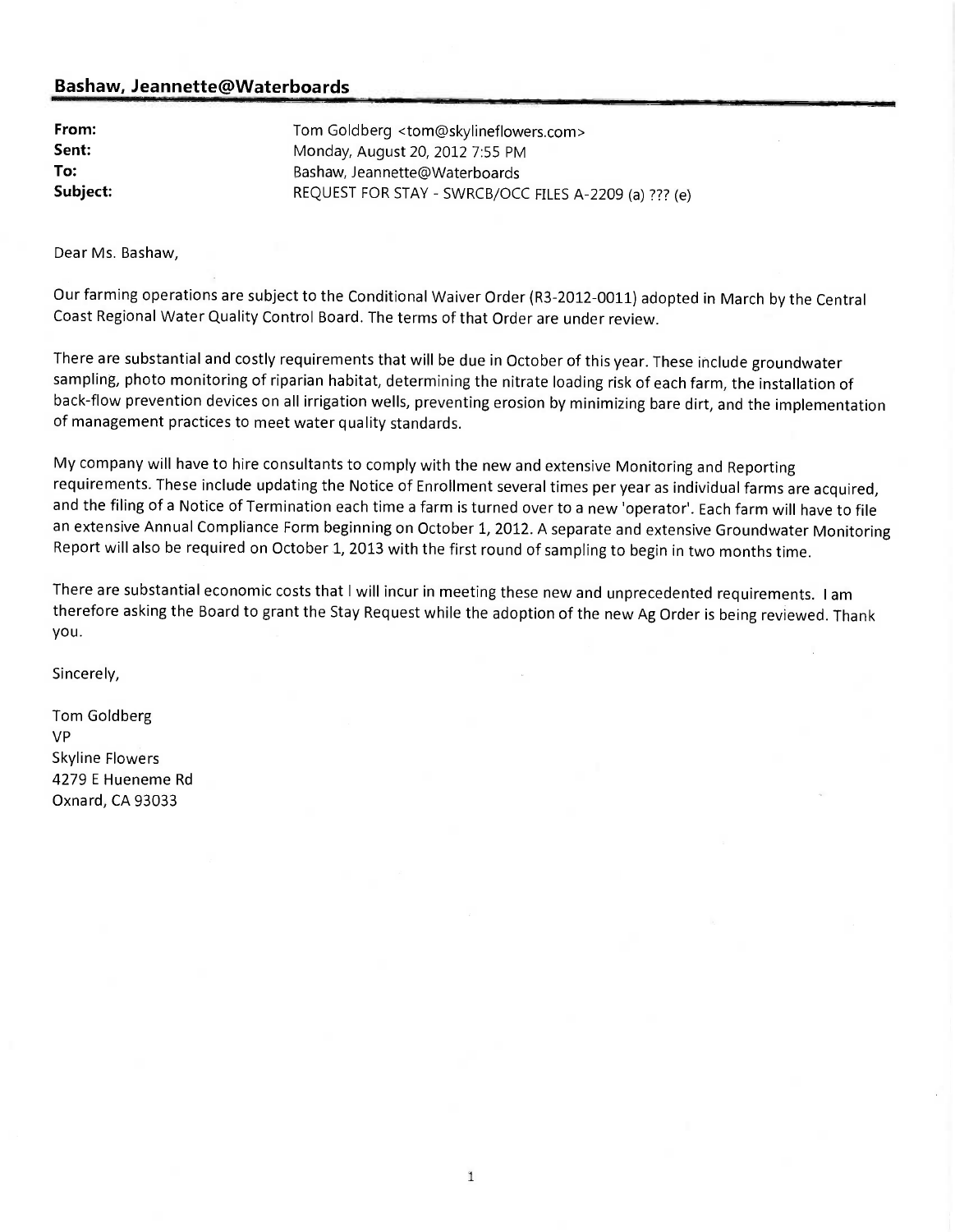| From:               | Jason Yeager <jyeager@ninerwine.com></jyeager@ninerwine.com>      |
|---------------------|-------------------------------------------------------------------|
| Sent:               | Friday, July 13, 2012 12:46 PM                                    |
| To:                 | Bashaw, Jeannette@Waterboards                                     |
| Subject:            | Request for stay regarding Ag Order                               |
| <b>Attachments:</b> | Letter for Chief Counsel SWRCB re Request for stay July 2012.docx |
| Importance:         | High                                                              |

Ms. Bashaw:

I have attached a letter in regards to a request for a stay of Ag Order R3-2012-0011. I would appreciate your consideration to the content of this letter. It is important that all parties involved are heard from.

Thank you in advance for your time and consideration in this matter.

Regards,

Jason Yeager Vineyard Manager Niner Wine Estates 9255 E. Highway 46 Paso Robles, CA 93446 Office (805) 238-1490 Fax (805) 238-2849 jyeager@ninerwine.com www.ninerwine.com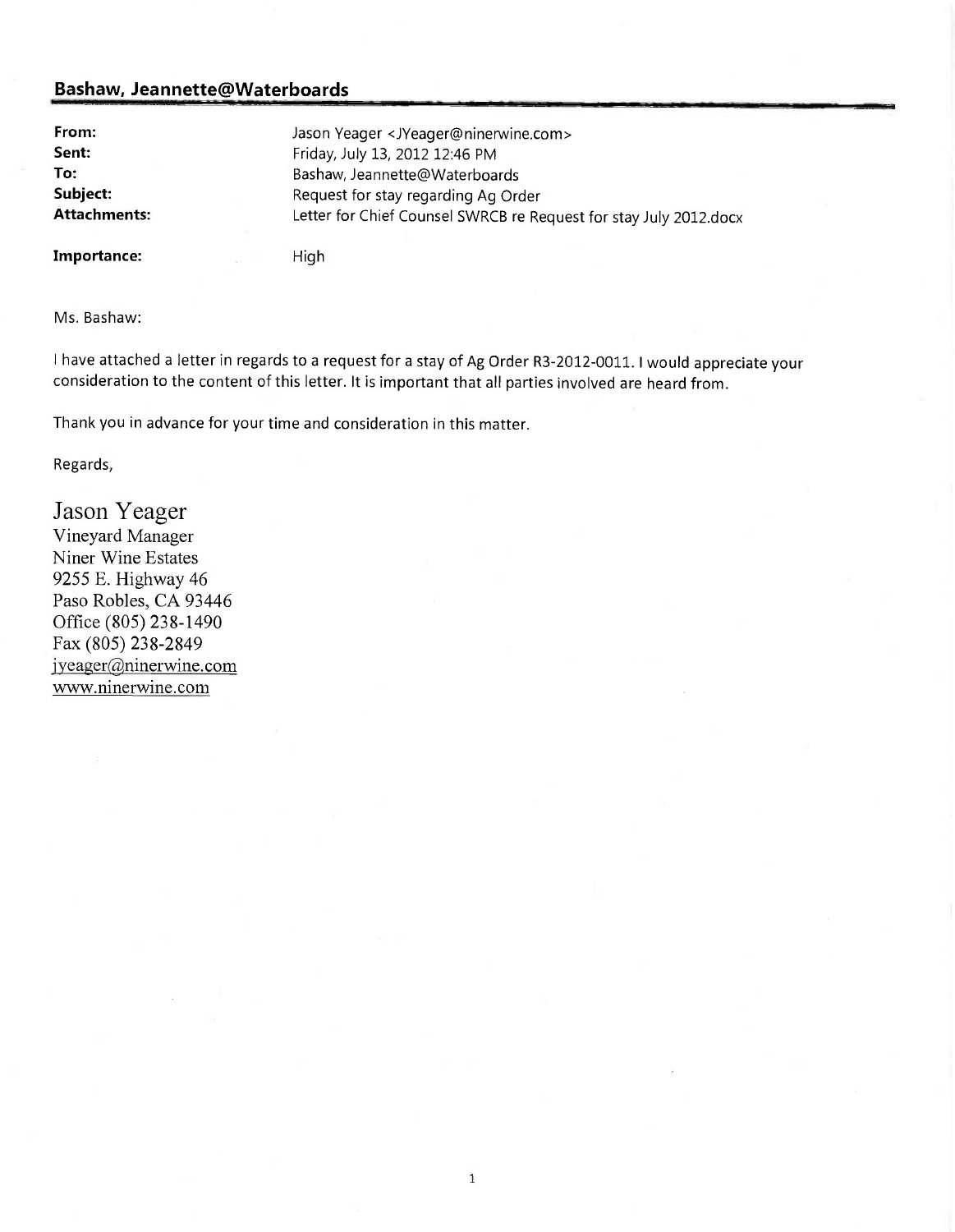Jeannette L. Bashaw, Legal Analyst Office of Chief Counsel State Water Resources Control Board 1001 I Street, 22nd Floor [95814] P.O. Box 100 Sacramento, CA 95812-0100 E-mail: jbashaw@waterboards.ca.gov Telephone: (916) 341-5155

#### Re: Request for Stay regarding Ag Order (Order No. R3-2012-0011)

Dear Ms. Bashaw:

I have been following the Central Coast Regional Water Quality Control Board's adoption of the 2012 Conditional Waiver of Waste Discharge Requirements for Discharges from Irrigated Lands ("Agricultural Order") and am concerned that my operation will face irreparable harm if the Agricultural Order is not stayed during the State Board's review of the petitions challenging the Agricultural Order.

The 2012 Agricultural Order will negatively impact my ability to continue farming and will likely cause me irreparable harm in the near future. Of particular concern to my farming operation is:

- 1. Continued confusion surrounding the requirements. I have no idea where to start or what is expected of me and my organization.
- 2. It is unclear to me what is necessary to comply with immediate requirements to a) maintain existing, naturally occurring, riparian vegetative cover (such as trees, shrubs, and grasses) in aquatic habitat areas as necessary to minimize the discharge of waste; and b) maintain riparian areas for effective streambank stabilization and erosion control, stream shading and temperature control, sediment and chemical filtration, aquatic life support, and wildlife support to minimize the discharge of waste. There needs to be more solid research done in multiple areas of farming to be able to come up with an equitable solution to this issue.
- 3. I am concerned that release of my Farm Plan to a government agency will jeopardize trade secrets or proprietary information. My information is my life's work. I have spent countless hours developing these ideas and would be devastating for them to be released to the general public.
- 4. I am uncertain what is required for sampling of my groundwater wells. I am unable to conduct the sampling requirements prior to the October  $1<sup>st</sup>$  deadline. I am concerned that release of groundwater well monitoring information will expose my well and property to risk of vandalism or liability.
- 5. I have no idea where to begin or what consultants may be able to assist me in complying with the Ag Order at this time. A deadline of October 1<sup>st</sup> to conduct sampling, install devices, and maintain streambanks is infeasible and unrealistic.
- 6. Most of all, farming is one of the last American institutions where both corporations and small family businesses can co-exist in harmony. Farmers are conservationists at heart. We want and need to preserve the land so future generations can enjoy and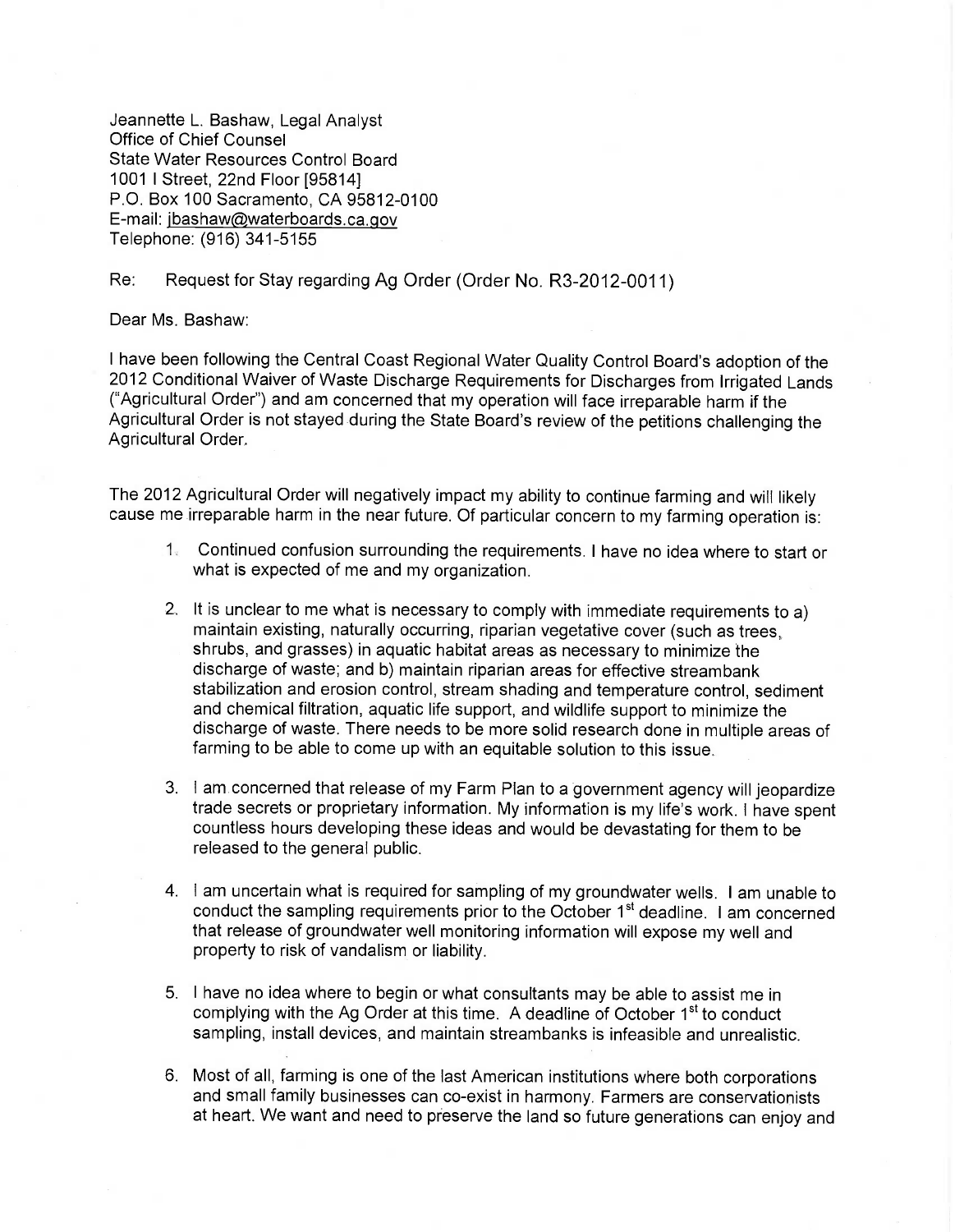continue to use the land for the benefit of all. With the cooperation of all parties involved, a solution can be made to benefit all.

The costs of compliance for individual growers are disproportionate to the benefit to be gained if the stay is not granted as the requirements within the Agricultural Order do not result in water quality improvements. Further, the Regional Board is unlikely to gain any useful or beneficial information with respect to water quality during the period of a stay. Thus, if a stay is granted, neither the public nor interested persons will be harmed.

I urge the State Board to listen to growers' feedback and suggestions, including mine, and grant the requests for a stay. It is hoped that a future Agricultural Order will be designed with feasible measures, achievable objectives, and reasonable requirements in order to improve water quality.

Thank you for considering my views.

Sincerely,

Jason Yeager Vineyard Manager Niner Wine Estates 2705 Anderson Road Paso Robles, CA 93446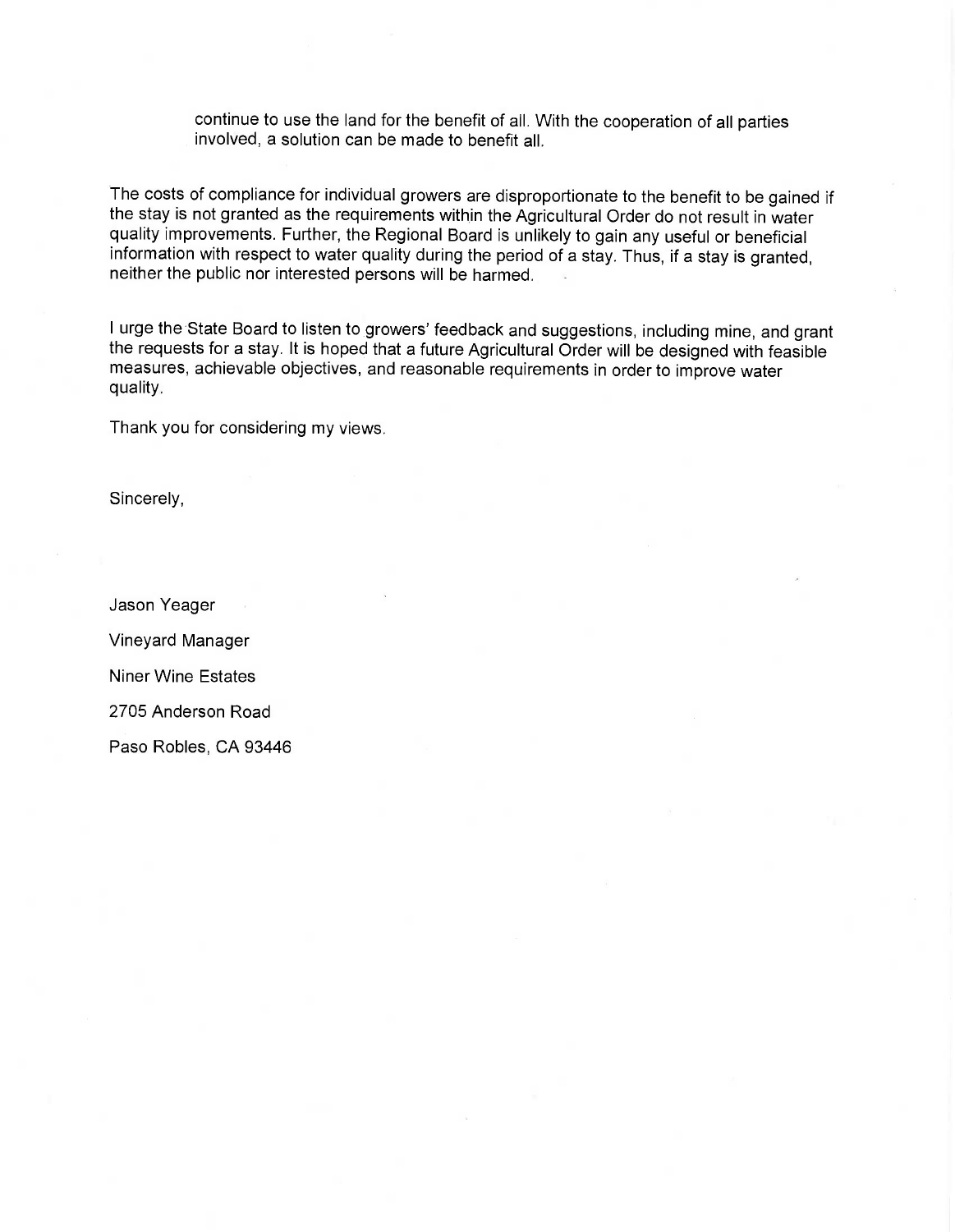| From:    | Bill Hinrichs <bill@ranchitacanyonvineyard.com></bill@ranchitacanyonvineyard.com> |
|----------|-----------------------------------------------------------------------------------|
| Sent:    | Friday, July 13, 2012 12:56 PM                                                    |
| To:      | Bashaw, Jeannette@Waterboards                                                     |
| Subject: | Request for Stay regarding Ag Order (Order No. R3-2012-0011)                      |

Jeannette L. Bashaw, Legal Analyst Office of Chief Counsel State Water Resources Control Board 1001 I Street, 22nd Floor [95814] P.O. Box 100 Sacramento, CA 95812-0100 E-mail: jbashaw@waterboards.ca.gov Telephone: (916) 341-5155

## Re: Request for Stay regarding Ag Order (Order No. R3-2012-0011)

Dear Ms. Bashaw:

I have been following the Central Coast Regional Water Quality Control Board's adoption of the 2012 Conditional Waiver of Waste Discharge Requirements for Discharges from Irrigated Lands ("Agricultural Order") and have attended a couple meetings regarding this order. We are concerned that our operation will face irreparable harm if the Agricultural Order is not stayed during the State Board's review of the petitions challenging the Agricultural Order.

The 2012 Agricultural Order will negatively impact our ability to continue farming and will likely cause us irreparable harm in the near future. Of particular concern to our farming operation is:

- 1. Continued confusion surrounding the requirements; difficult to even determine in which tier we belong.
- 2. The cost to install and/or ensure proper functioning of a backflow device.
- 3. It is unclear what is necessary to comply with immediate requirements to a) maintain existing, naturally occurring, riparian vegetative cover (such as trees, shrubs, and grasses) in aquatic habitat areas as necessary to minimize the discharge of waste; and b) maintain riparian areas for effective stream bank stabilization and erosion control, stream shading and temperature control, sediment and chemical filtration, aquatic life support, and wildlife support to minimize the discharge of waste.
- 4. We are concerned that release of our Farm Plan to a government agency will jeopardize trade secrets or proprietary information.
- 5. We are uncertain what is required for sampling of groundwater wells. We are unable to conduct the sampling requirements prior to the October 1<sup>st</sup> deadline. We are concerned that release of groundwater well monitoring information will expose our well and property to risk of vandalism or liability.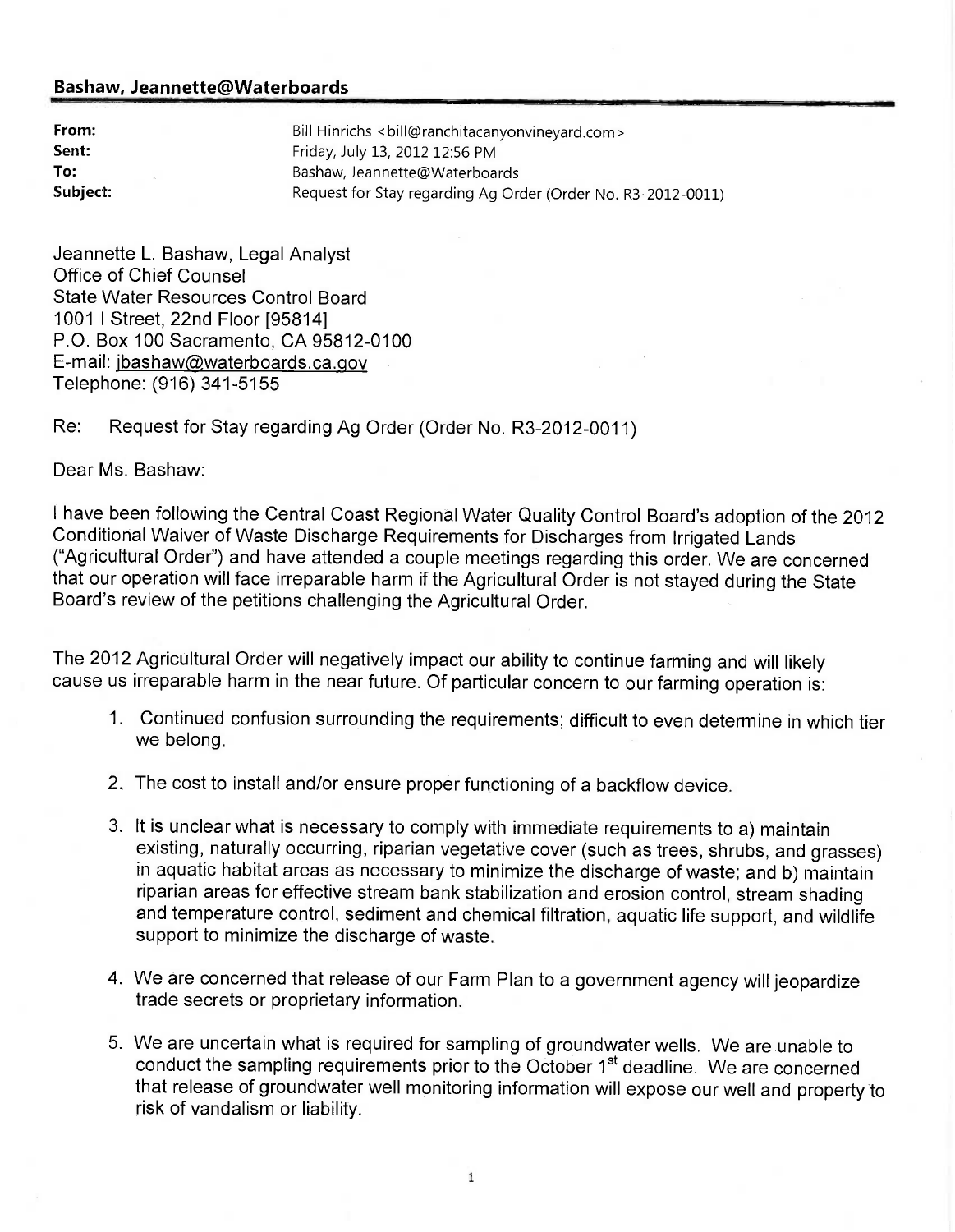- 6. We have no idea where to begin or what consultants may be able to assist us in complying with the Ag Order at this time. A deadline of October 1<sup>st</sup> to conduct sampling, install devices, and maintain stream banks is not feasible and unrealistic.
- 7. Changes made to the "Order" after the public comment period cast a shadow over the whole process and document, and a complete review needs to be performed.
- 8. We are a small family farming operation, and already have enough regulations, requirements, record keeping, etc., that keep us away from our actual farming. This "Order" could be the "straw" that finally breaks the small family farmer's back -- and puts them out of business.

The costs of compliance for individual growers are disproportionate to the benefits to be gained if the stay is not granted, as the requirements within the Agricultural Order do not result in water quality improvements. Further, the Regional Board is unlikely to gain any useful or beneficial information with respect to water quality during the period of a stay. Thus, if a stay is granted, neither the public nor interested persons will be harmed.

I urge the State Board to listen to growers' feedback and suggestions, including ours, and grant the requests for a stay. It is hoped that a future Agricultural Order will be designed with feasible measures, achievable objectives, and reasonable requirements in order to improve water quality.

Thank you for considering our views.

Sincerely,

Bill and Teresa Hinrichs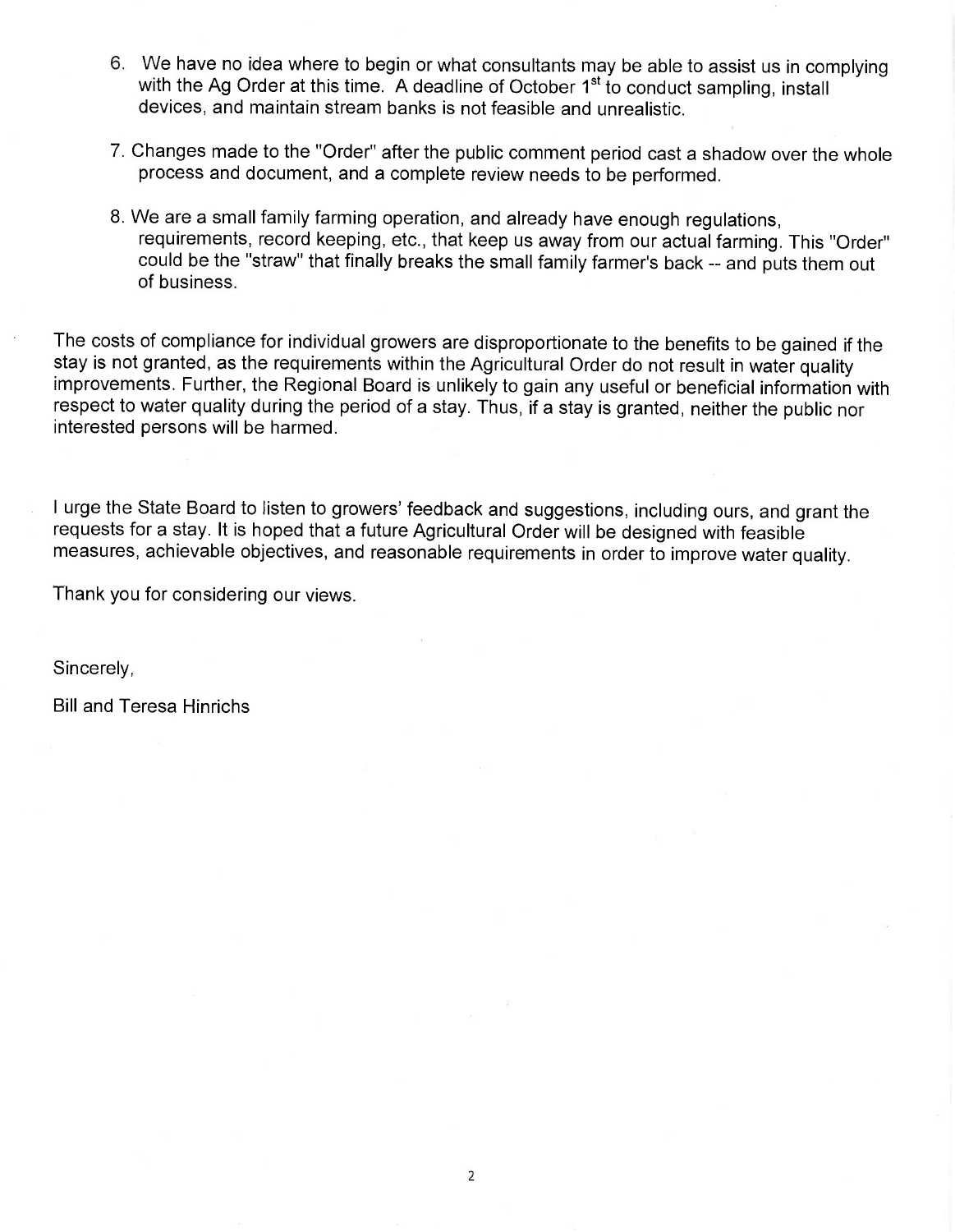From: Marc Goldberg <marcgoldberg@windwardvineyard.com> Sent: Friday, July 13, 2012 1:10 PM To: Bashaw, Jeannette@Waterboards Cc: lbodrogi@pasowine.com Subject: Draft Letter for Growers Attachments: Draft Letter for Growers.doc

Request for Stay of implementation of Ag Order. Marc Goldberg Windward Vineyard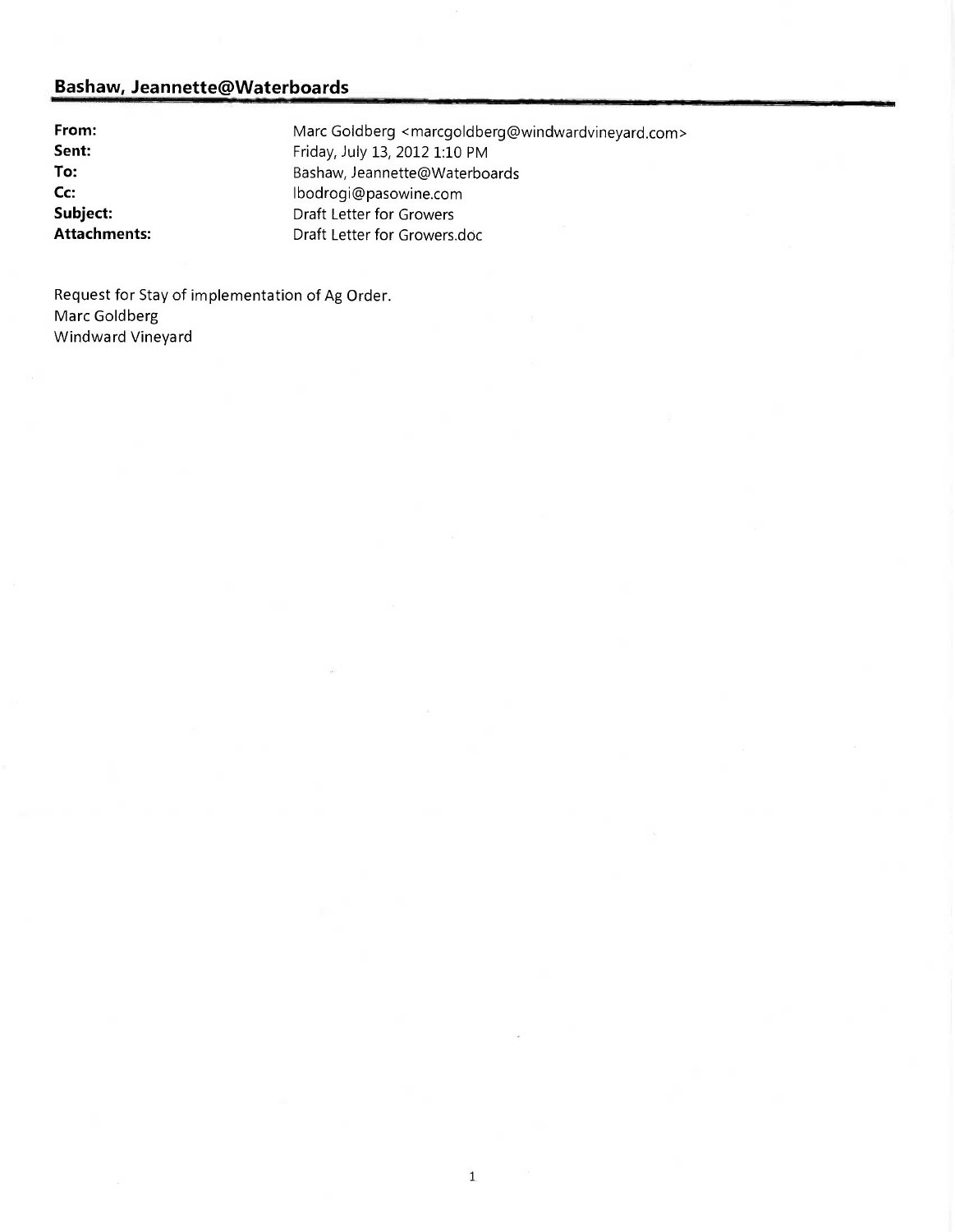Jeannette L. Bashaw, Legal Analyst Office of Chief Counsel State Water Resources Control Board 1001 I Street, 22nd Floor [95814] P.O. Box 100 Sacramento, CA 95812-0100 E-mail: jbashaw@waterboards.ca.gov Telephone: (916) 341-5155

### Re: Request for Stay regarding Ag Order (Order No. R3-2012-0011)

Dear Ms. Bashaw:

I have been following the Central Coast Regional Water Quality Control Board's adoption of the 2012 Conditional Waiver of Waste Discharge Requirements for Discharges from Irrigated Lands ("Agricultural Order") and am concerned that my operation will face irreparable harm if the Agricultural Order is not stayed during the State Board's review of the petitions challenging the Agricultural Order.

The 2012 Agricultural Order will negatively impact my ability to continue farming and will likely cause me irreparable harm in the near future. Of particular concern to my farming operation is:

- 1. Continued confusion surrounding the requirements;
- 2. The cost to install and/or ensure proper functioning of my backflow device. I cannot comply with this requirement by October  $1<sup>st</sup>$ , 2012 for the following reasons:
	- a. Budgeted funds are unavailable to capitalize this request in fiscal 2012
	- b. The request is not clear to my contractor as to specifications for my small Operation.
- 3. It is unclear to me what is necessary to comply with immediate requirements to a) maintain existing, naturally occurring, riparian vegetative cover (such as trees, shrubs, and grasses) in aquatic habitat areas as necessary to minimize the discharge of waste; and b) maintain riparian areas for effective streambank stabilization and erosion control, stream shading and temperature control, sediment and chemical filtration, aquatic life support, and wildlife support to minimize the discharge of waste.
- 4. I am concerned that release of my Farm Plan to a government agency will jeopardize trade secrets or proprietary information.
- 5. I am uncertain what is required for sampling of my groundwater wells. I am unable to conduct the sampling requirements prior to the October 1<sup>st</sup> deadline. I am concerned that release of groundwater well monitoring information will expose my well and property to risk of vandalism or liability.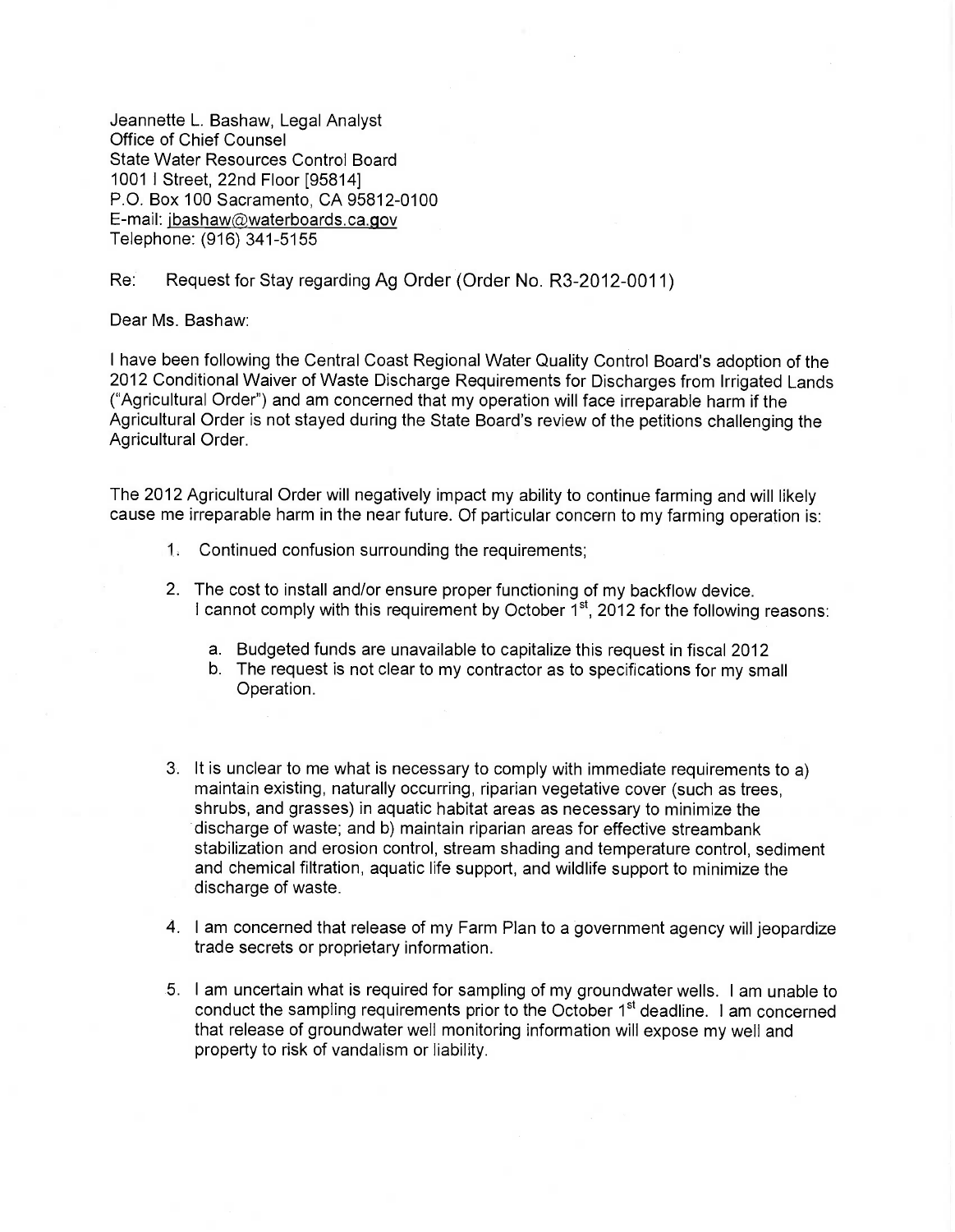6. I have no idea where to begin or what consultants may be able to assist me in complying with the Ag Order at this time. A deadline of October 1<sup>st</sup> to conduct sampling, install devices, and maintain streambanks is infeasible and unrealistic.

The costs of compliance for individual growers are disproportionate to the benefit to be gained if the stay is not granted as the requirements within the Agricultural Order do not result in water quality improvements. Further, the Regional Board is unlikely to gain any useful or beneficial information with respect to water quality during the period of a stay. Thus, if a stay is granted, neither the public nor interested persons will be harmed.

I urge the State Board to listen to growers' feedback and suggestions, including mine, and grant the requests for a stay. It is hoped that a future Agricultural Order will be designed with feasible measures, achievable objectives, and reasonable requirements in order to improve water quality.

Thank you for considering my views.

Sincerely,

Marc Goldberg

Owner, Windward Vineyard, LLC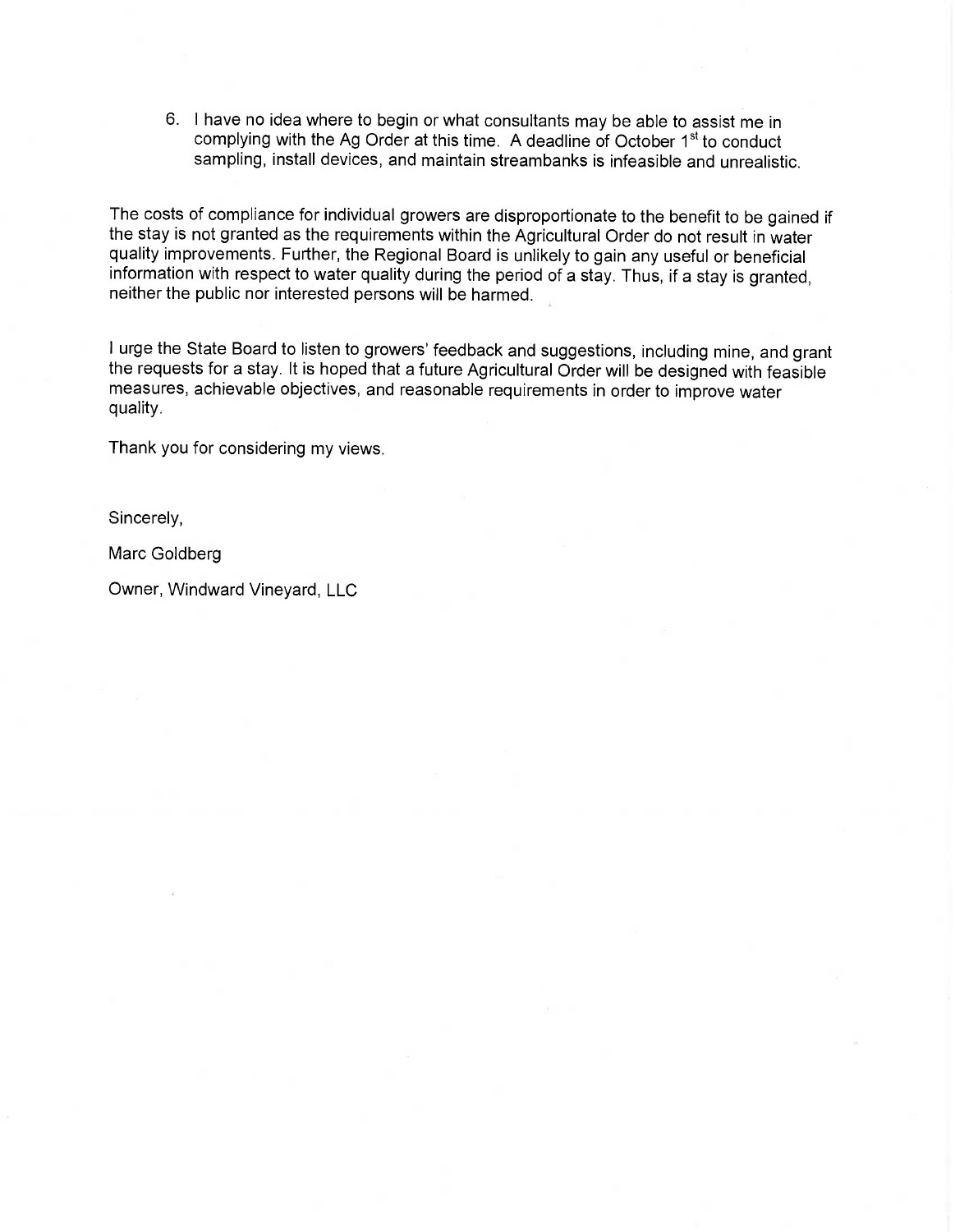From: Jessica Kollhoff <jessica@adelaida.com> Sent: Friday, July 13, 2012 2:06 PM To: Bashaw, Jeannette@Waterboards Subject: Request for Stay - Ag Order R3-2012-0011<br>
Attachments: equest for stay R3-2012-0011.ndf request\_for\_stay\_R3-2012-0011.pdf

Dear Ms. Bashaw:

Please find my "request for stay" regarding Ag Order R3-2012-0011 attached.

Regards, Jessica Kollhoff  $\overline{\phantom{a}}$ 

# ADELAIDA CELLARS

Jessica Valpey Kollhoff · General Manager · p: 805.239.8980 ext. 12 · f: 805.239.4671 · e: jessica@adelaida.com · www.adelaida.com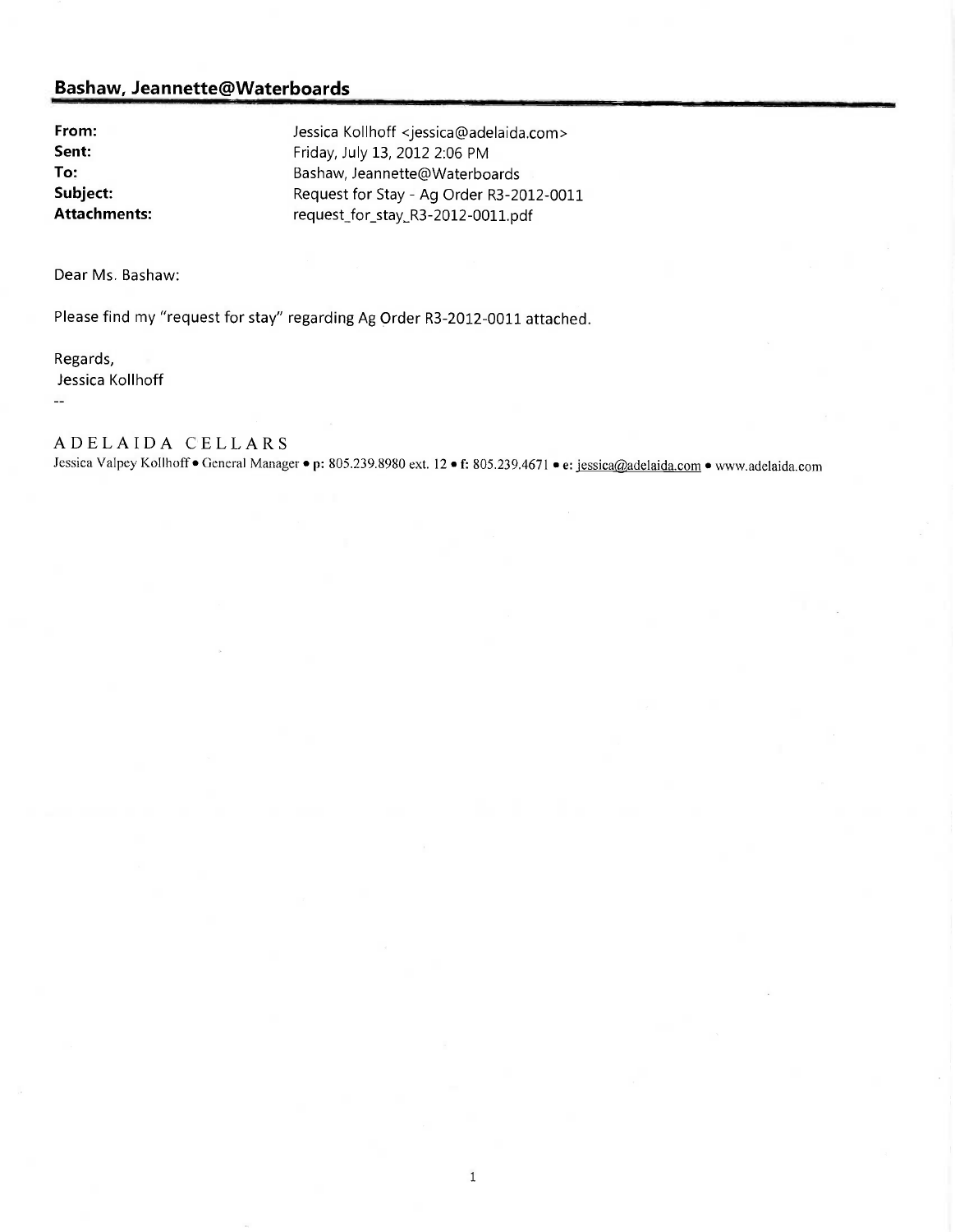Jeannette L. Bashaw, Legal Analyst Office of Chief Counsel State Water Resources Control Board 1001 I Street, 22nd Floor [95814] P.O. Box 100 Sacramento, CA 95812-0100 E-mail: ibashaw@waterboards.ca.gov Telephone: (916) 341-5155

Re: Request for Stay regarding Ag Order (Order No. R3-2012-0011)

Dear Ms. Bashaw:

I have been following the Central Coast Regional Water Quality Control Board's adoption of the 2012 Conditional Waiver of Waste Discharge Requirements for Discharges from Irrigated Lands<br>("Agricultural Order") and am concerned that my operation will face irreparable harm if the Agricultural Order is not stayed during the State Board's review of the petitions challenging the Agricultural Order.

The 2012 Agricultural Order will negatively impact my ability to continue farming and will likely cause me irreparable harm in the near future. Of particular concern to my farming operation is:

- 1. Continued confusion surrounding the requirements;
- 2. It is unclear to me what is necessary to comply with immediate requirements to a) maintain existing, naturally occurring, riparian vegetative cover (such as trees, shrubs, and grasses) in aquatic habitat areas as necess discharge of waste; and b) maintain riparian areas for effective streambank stabilization and erosion control, stream shading and temperature control, sediment and chemical filtration, aquatic life support, and wildlife support to minimize the discharge of waste.
- 3. I am concerned that release of my Farm Plan to a government agency will jeopardize trade secrets or proprietary information.
- 4. I am uncertain what is required for sampling of my groundwater wells. I am unable to conduct the sampling requirements prior to the October 1<sup>st</sup> deadline. I am concerned that release of groundwater well monitoring information will expose my well and property to risk of vandalism or liability.
- 5. I have no idea where to begin or what consultants may be able to assist me in complying with the Ag Order at this time. A deadline of October 1<sup>st</sup> to conduct sampling, install devices, and maintain streambanks is infeasible and unrealistic.

The costs of compliance for individual growers are disproportionate to the benefit to be gained if the stay is not granted as the requirements within the Agricultural Order do not result in water quality improvements. Further, the Regional Board is unlikely to gain any useful or beneficial information with respect to water quality during the period of a stay. Thus, if a stay is granted, neither the public nor interested persons will be harmed.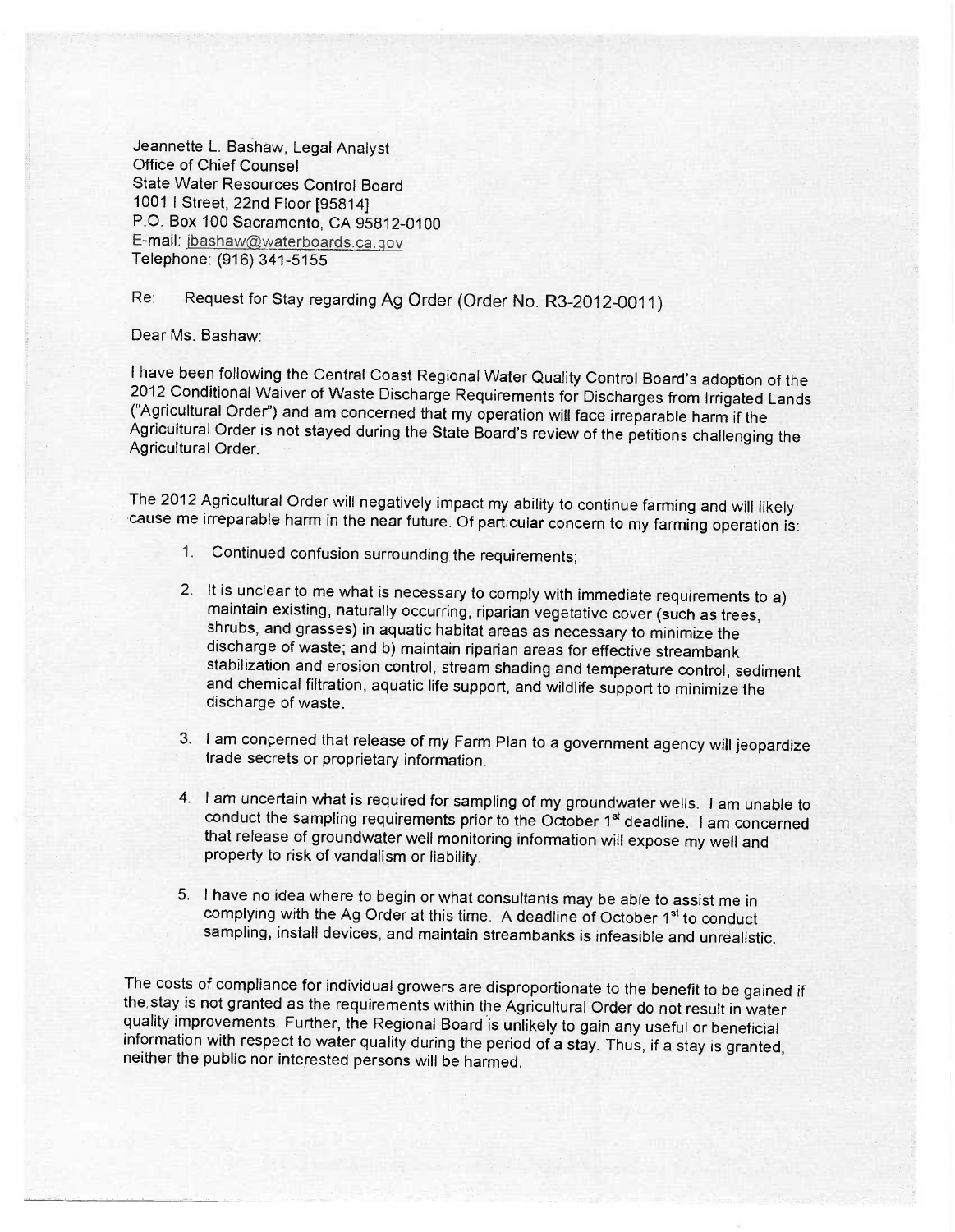I urge the State Board to listen to growers' feedback and suggestions, including mine, and grant the requests for a stay. It is hoped that a future Agricultural Order will be designed with feasible measures, achievable objectives, and reasonable requirements in order to improve water quality.

Thank you for considering my views.

Sincerely,

Jessica Kollhoff

General Manager Adelaida Cellars 5805 Adelaida Rd, Paso Robles, CA 93446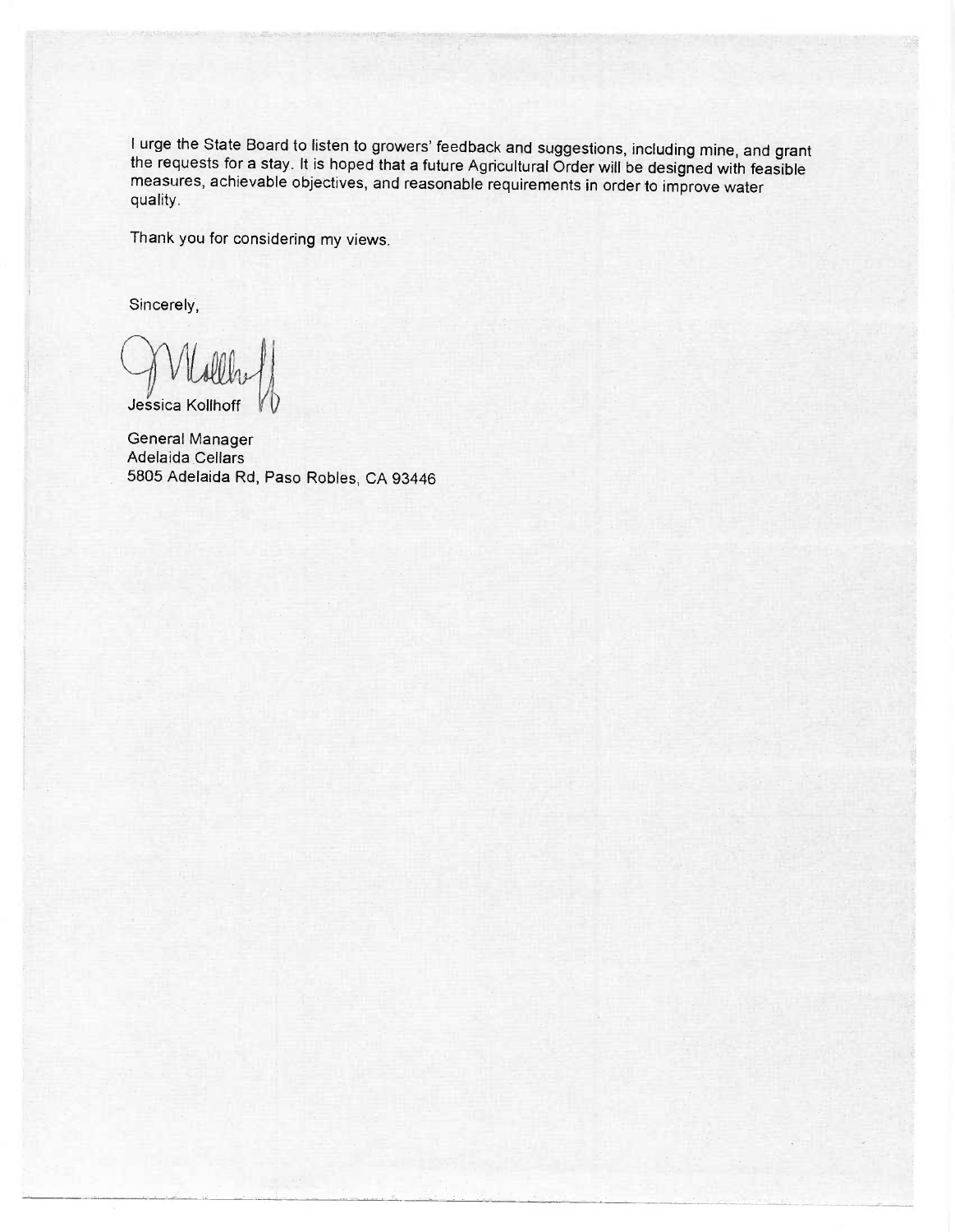From: kira@sbck.org

**Sent:** Friday, July 13, 2012 2:10 PM To: Bashaw, Jeannette@Waterboards Cc: nalley@environmentaldefensecenter.org; Ben Pitterle Subject: Subject: SB Channelkeeper Stay request response Attachments: SBCK-Response to Stay Request-July 2012.pdf

Dear Ms. Bashaw,

Please find attached Santa Barbara Channelkeeper's response to the stay requestin the matter of Conditional Waiver of Waste Discharge Requirements Order No. R3-2012-0011 for Discharges from Irrigated Lands, Monitoring and Reporting Program Order Nos. R3-2012-0011-01, R3-2012-0011-02, and R3-2012-0011-03 and Resolution No. R3-2012-0012.

1

Sincerely,

Kira Redmond Executive Director Santa Barbara Channelkeeper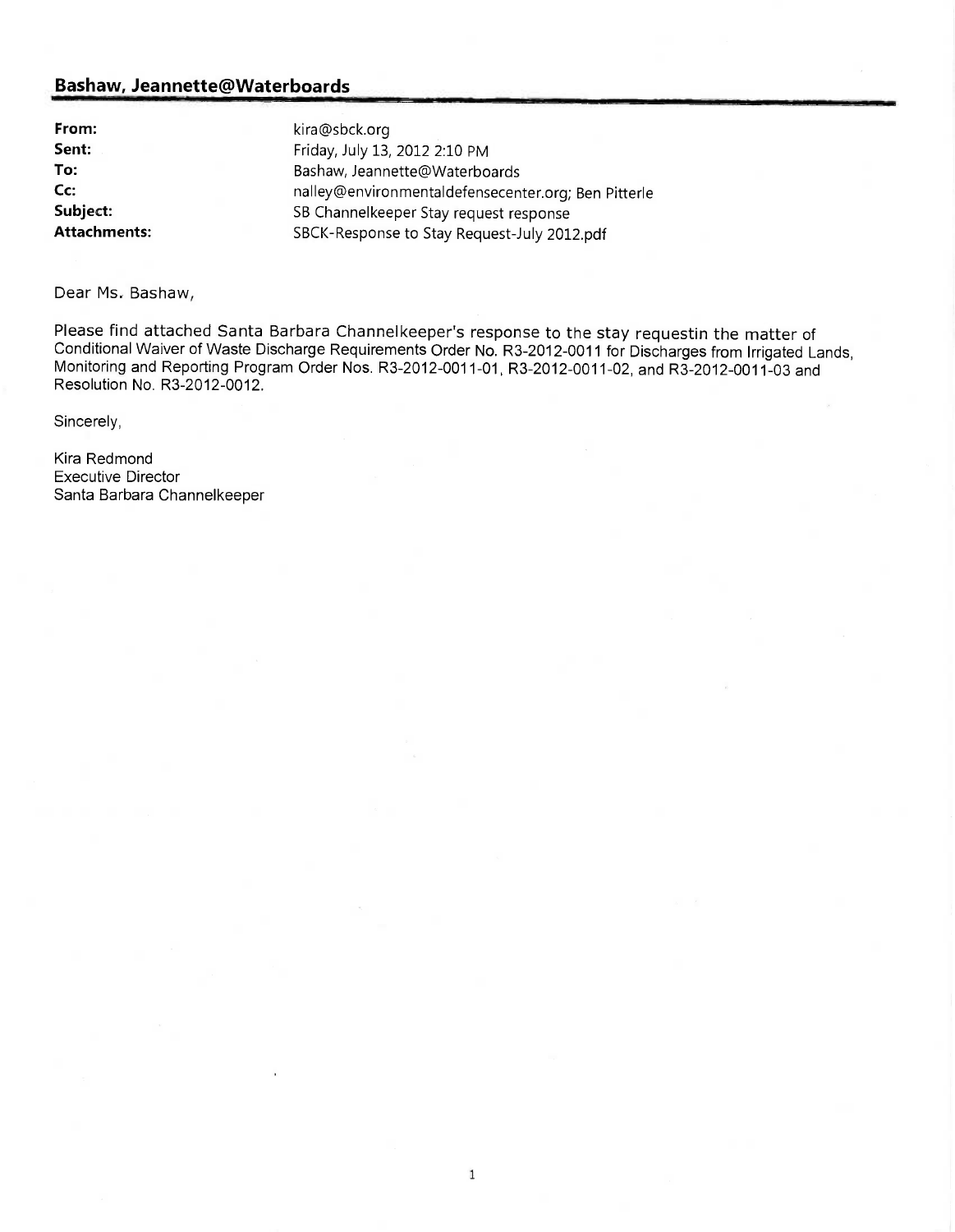

Protecting and Restoring the Santa Barbara Channel and its Watersheds

> Board of Directors President Sherry Madsen Vice President Tim Robinson Treasurer Kalia Rork **Sectetary** Ken Falstrom

Patrick Carroll David Cowan James Munro Jeff Phillips Julie Ringler Jack Stapelmann Daniel Waldman' Robert Warner Darryl Yin

Advisory Council President Michael S. Brown

David Anderson Michael Crooke Dan Emmett Rae Emmett Steven Gaines Susan Jordan Holly Sherwin Paul Junger Witt



July 13, 2012

Jeannette L. Bashaw, Legal Analyst Office of Chief Counsel State Water Resources Control Board 1001 | Street, 22<sup>nd</sup> Floor [95814] P.O. Box 100 Sacramento, CA 95812-0100

Re: Petitioner Stay Request of Conditional Waiver of Waste Discharge Requirements Order No. R3-2012-0011 for Discharges from Irrigated Lands, Monitoring and Reporting Program Order Nos. R3-2012-0011-01, R3-2012-0011-02, and R3-2012-0011-03 and Resolution No. R3-2012-0012

Dear Ms. Bashaw,

Santa Barbara Channelkeeper hereby submits the following policy statement in response to the request by agricultural entities to stay some or all provisions of listed orders issued by the Central Coast Regional Water Quality Control Board (Regional Board) on March 15, 2012. Channelkeeper urges the State Water Resources Control Board (State Board) to dismiss the request for a stay due to substantial harm to the public interest that would result from such an action.

Channelkeeper disagreed with last-minute alterations made to the Ag Waiver Order which served to further weaken water quality protections before the final Order was adopted in March 2012. That said, Channelkeeper strongly believes that a stay at this point would only serve to further degrade water resources by resulting in a continuation of old policies, which have proven to be ineffective at protecting water quality. It has been clearly demonstrated by Regional Board staff and others that the condition of the Region's surface and groundwater resources is severely impacted by irrigated agricultural activities. It has also been established that in many areas, water quality appears to be getting worse. These findings are supported by the thousands of individuals that expressed support for stronger controls on agricultural dischargers as well as the dozens who appeared at many board hearings to describe the negative impacts that agricultural pollution was having on their health and well-being.

Channelkeeper believes that assertions that procedural errors occurred throughout the process are unfounded. In fact,we belive that procedures disproportionately benefited agricultural entities as proposals and testimonies offered by agricultural representatives were repeatedly accepted by the Regional Board after deadlines for submittal of new information had passed. We believe that the unprecedentedly long process of stakeholder deliberations and Regional Board hearings leading up to adoption of the Order provided ample and more than sufficient opportunity for agricultural parties to provide input and vocalize concerns. As a matter of fact, to Channelkeeper's disappointment, iterative proposals developed by Regional Board staff consistently and substantially weakened the environmental protections offered by the proposed Order over time to the point where we believe the adopted Order makes extremely minimal progress towards providing the additional verification and accountability that is necessary to improve water quality conditions.

We also find that certain declarations regarding the magnitude of potential costs incurred by agricultural parties appear to be highly inaccurate and made without referential support. For example, estimated costs for pesticide monitoring and for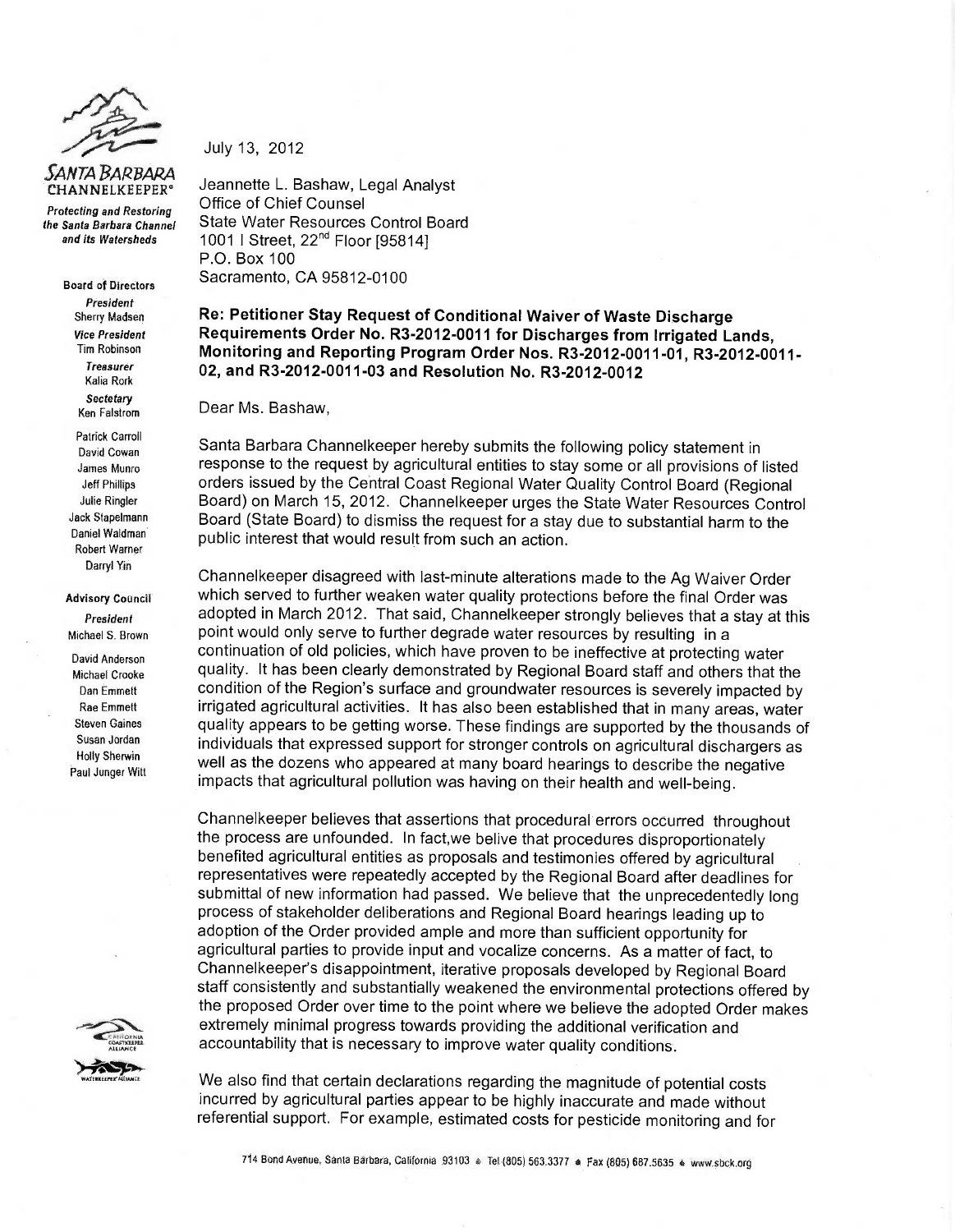development of a quality assurance plan or QAPP appear to be grossly exaggerated. Channelkeeper notes that an analysis of costs should consider as a key point the fact that only an estimated 3% of growers Region-wide (those in Tier 3) could expect to incur any additional significant costs due to the Order's tiering structure, which appropriately prioritizes farms with the highest risk of polluting. We also believe that any comparison of costs paid by other dischargers reveals that irrigated agricultural dischargers currently pay far less to protect water quality relative to their proportional impact on State waters compared to other discharges in the region.

Given these factors, we believe that the public interest would be significantly disserved were the State Board to grant a stay to the adopted Order. After over 3.5 years of process and deliberation, it's time for the Central Coast region to move on and focus its energies on protecting water quality rather than protecting a small subset of the Region's highest risk polluters. We therefore respectfully urge the State Board to deny and dismiss the petition for a stay at this time.

Sincerely,

Ben Pitterle Watershed Programs Director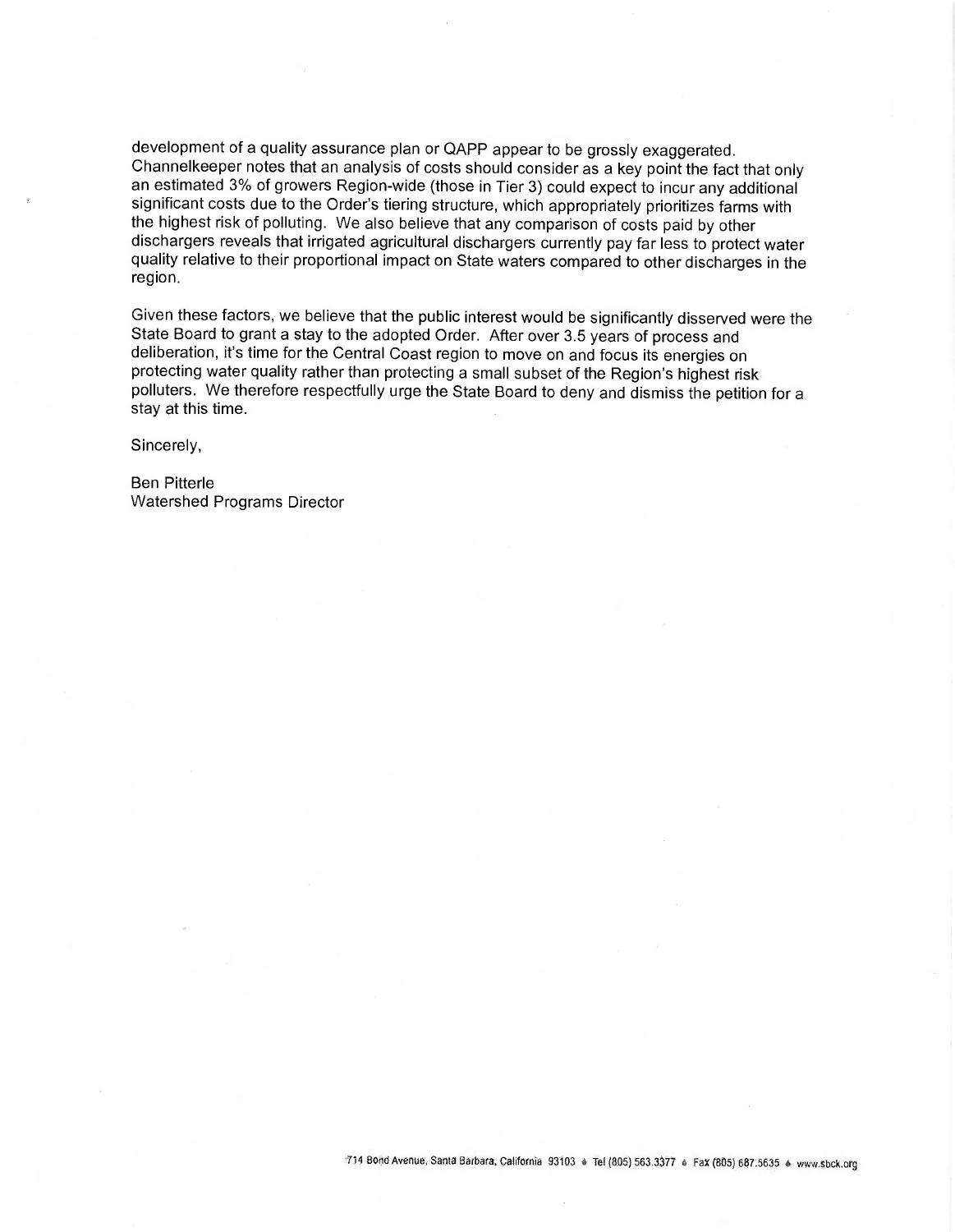From: darlene <darlenedin@earthlink.net> **Sent:** Friday, July 13, 2012 4:42 PM To: Bashaw, Jeannette@Waterboards Cc: darlene@ccatf.org Subject: **once and Subject:** of Order No. R3-2012-0011, Conditional Waiver of Waste Discharge Requirements for the Discharges from Irrigated Lands adopted March 15, 2012 (Ag Waiver)

July 13, 2012

Jeannette L. Bashaw, Legal Analyst Office of Chief Counsel State Water Resources Control Board 1001 I Street, 22nd Floor [95814] P.O. Box 100 Sacramento, CA 95812-0100

Dear Madam:

This email is written in response to the opportunity to submit preliminary written responses to requests of petitions to stay some or all listed provisions of Order No. R3-2012-0011, Conditional Waiver of Waste Discharge Requirements for the Discharges from Irrigated Lands adopted March 15, 2012 (Ag Waiver). Thank for you for this opportunity to provide you with feedback on this matter.

I am writing in support of the request for stay because implementing the Ag Waiver compliance timelines as adopted will cause substantial harm to individual growers and does not further the public interest.

The currently adopted Ag Waiver has out-stripped the agriculture industry's ability to respond. Currently, the Ag Community is in chaos. This is not limited to growers, but includes the companies that provide goods and services as well as technical providers who are struggling to provide growers with assistance.

As of the date of the adoption of the waiver compliance documents had not even been developed by the regional board staff. Growers are trying to make decisions about how to respond to both short-term and long-term compliance requirements. Growers are trying to find templates to use now in the public domain for the many requirements of the order and not are available.

Additionally, it is my understanding that CCRWQCB Staff intends to provide outreach about the Annual Compliance Form during September 2012. If Staff waits until September, timing will be short and occur too close to the actual reporting deadline. Growers need to know, NOW, what they will be required to report on October 1, 2012 as it takes months for them to prepare. Nevertheless, forms are not currently available.

There is a lag time in the development of all regulatory programs for the regulated community to catch up, this order is not easily understood, the requirements are not clear- I attended many of the workshops that the regional board staff held, the staff was unable to answer many of the questions asked by growers. That is of concern to me, to have compliance in a regulation it must be understood by the regulated community. To ask a grower to incur cost on a program they don't understand and are trying to comply with is an undue hardship.